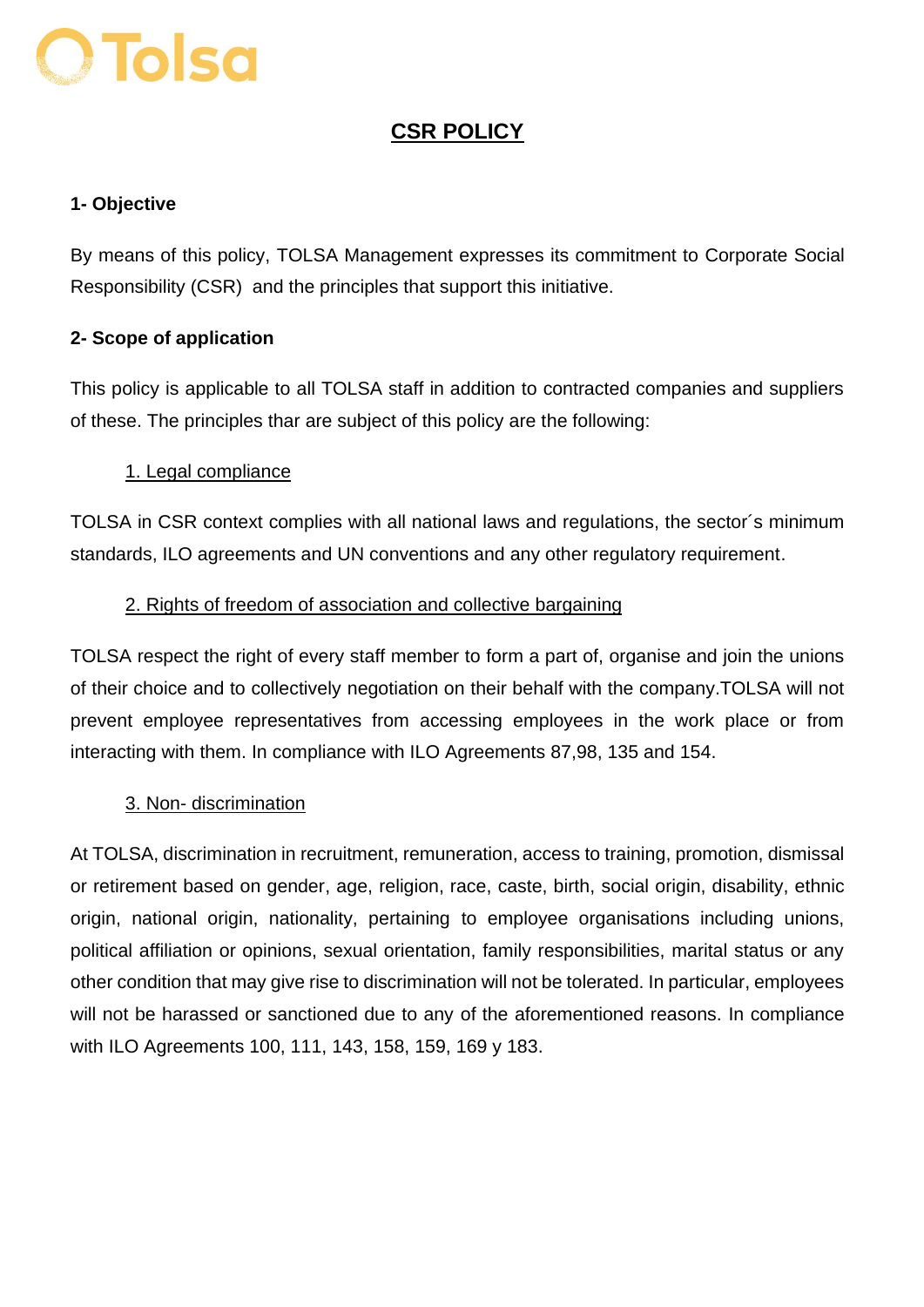# O Tolsa

#### 4. Fair remuneration

Salaries paid for normal working hours, overtime and differentials for overtime are equivalent to/or exceed the legal minimums and/or minimums for the sector. Deductions that are illegal, unauthorised, or disciplinary in nature are not performed on salaries. All overtime will be paid at a special rate in accordance with national laws. Salaries will be paid regularly in a timely manner and in legal tender. In compliance with ILO Agreements 12, 26, 101, 102 and 131.

#### 5. Dignified working day

TOLSA complies with all applicable national laws and sector regulations with regards to working hours and public holidays. The maximum limit of working hours and overtime permitted per week is established by national laws. Overtime will only be worked voluntarily, and it is to be compensated at a higher hourly rate. TOLSA employees have the right to at least one day off after working six consecutive days, save for those exceptions detailed in the CSR standard. In compliance with ILO Agreements 1 and 14 and ILO Recommendation 116.

# 6. Occupational Health and Safety

Company Management is obliged to provide a safe and healthy work environment and to take effective measures to prevent accidents or potential harm to the health of workers that may be associated with or occur during work, minimising, as far as possible, the causes of risk inherent to the work environment and considering current knowledge in the sect and any specific risk. TOLSA establishes a set of clear standards and procedures related to occupational health and safety, with particular concern shown to the provision and use of protective equipment, access to clean services and access to drinking water. In addition, TOLSA provides sanitary facilities for storage of food.All staff members have the right to move away from a serious and imminent danger without having to obtain permission from the company. In compliance with ILO Agreements 155 and 184 and ILO Recommendations 164 and 190.

Every TOLSA staff member will receive regular and documented training in health and safety. TOLSA has established a system to detect, prevent or respond to possible threats to the health and safety to all staff.

#### 7. No to Child Labour

Child labour is prohibited at TOLSA and suppliers and companies contracted by TOLSA.